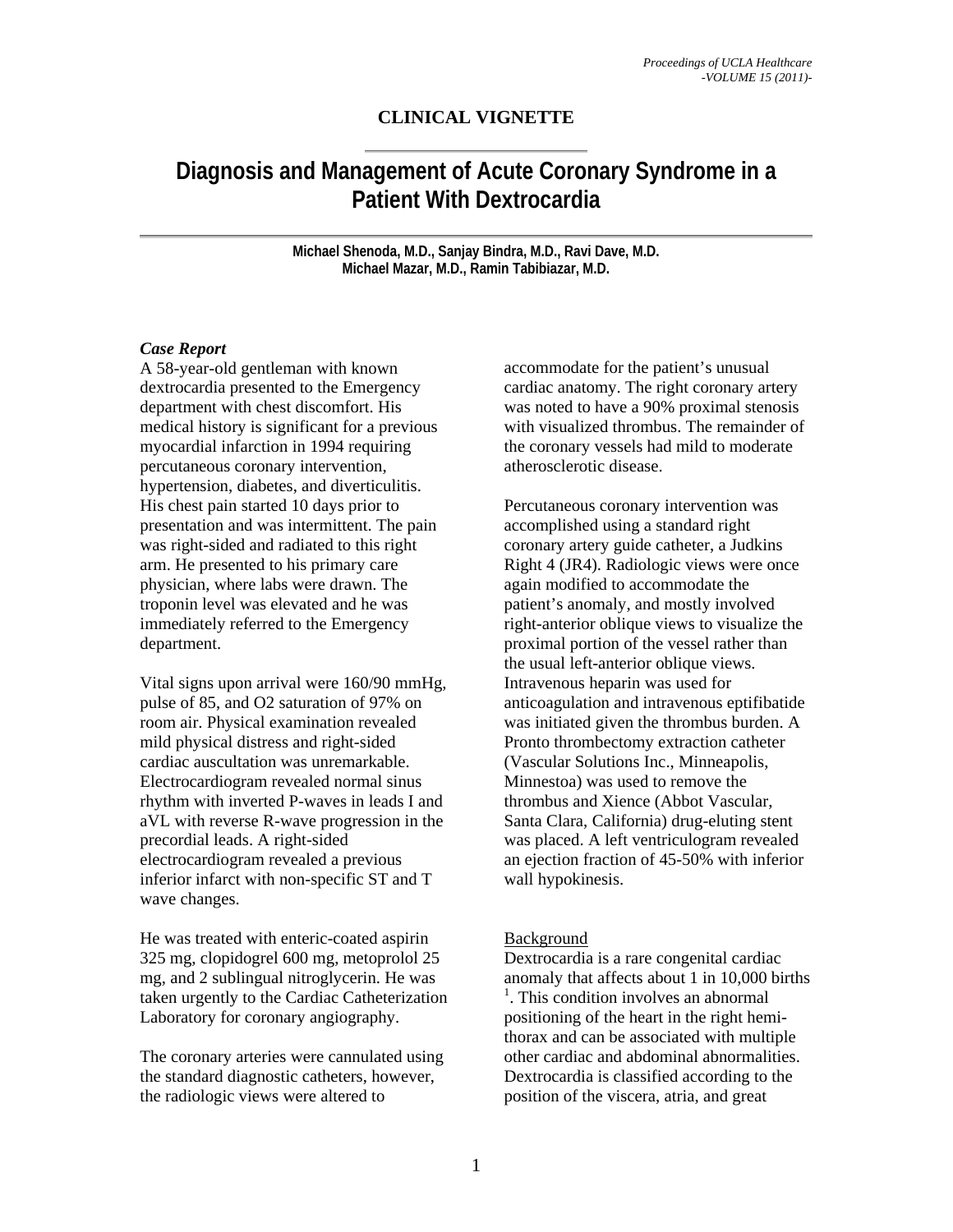vessels and includes dextrocardia with situs solitus, dextrocardia with situs inversus, and dextrocardia with situs ambiguous<sup>2</sup>. In situs solitus, the morphological left atrium is to the left of the morphological right atrium, the aorta is on the left, and the abdominal viscera are in its usual location. In contrast, situs inversus has a morphological left atrium that is to the right of the morphological right atrium, a right-sided aorta, a left-sided liver, and a stomach and spleen on the right side. With situs ambiguous, the organization of the atria and visceral organs is variable and inconsistent.

#### Clinical Aspects of Dextrocardia

The incidence of other congenital cardiac abnormalities in patients with dextrocardia with situs inversus is approximately 3 percent<sup>3</sup>. The associated cardiac conditions include endocardial cushion defect, single ventricle, transposition of the great vessels, and total anomalous pulmonary venous return. Patients with dextrocardia have a normal life span and low morbidity unless they have an associated rare immotile cilia syndrome known as Kartagener's Syndrome. This is seen in 15% of patients with dextrocardia with situs inversus and presents with repeated chest infections. However, the majority of patients with dextrocardia are usually unaware of their diagnosis until they present with an urgent medical condition. The prevalence of ischemic heart disease is thought to be similar to the general population  $4$ . Nonetheless, their presentation and diagnosis can present a clinical challenge given the anatomical cardiac anomaly.

# Presentation

Although these patients present with chest discomfort, it is right-sided and may radiate to the right arm, shoulder, and jaw. This leads to a complex and often arduous workup and evaluation in these patients, resulting in a delay in the rapid diagnosis of acute coronary syndrome given the vast differential diagnosis associated with rightsided chest pain.

#### Diagnosis

The chest X-ray will reveal the diagnosis of dextrocardia, as the heart border will be in the right hemi-thorax. In addition, a 12-lead electrocardiogram (ECG) will reveal inverted P-waves in leads I and aVL. Furthermore, there is progressive loss of the R-wave amplitude in the precordial leads (V1-V6). Patients who present with these ECG characteristics should have a rightsided 12-lead ECG done immediately, especially those in whom acute coronary syndrome is suspected, as the usual 12-lead ECG placement will lead to an erroneous diagnosis. Leads aVL and aVR should be switched to correct the frontal-plane axis and leads V1-V6 should be placed from the left parasternal region to the right midaxillary line to correct for the anatomic position of the heart.

# Management

The management of patients with dextrocardia presenting with acute coronary syndrome is the same as for patients with normal cardiac anatomy and consists of antiplatelet agents such as aspirin and clopidogrel or prasugrel, immediate anticoagulation with heparin, nitroglycerin, and morphine. In those patients referred for coronary catheterization, the cardiac anatomy posses a challenge for the cardiologist. These challenges include catheter selection, coronary engagement, and appropriate radiographic views. Although several different techniques have been described for diagnostic angiography and percutaneous coronary intervention in these patients<sup>5-9</sup>, it is mostly patient and operator dependent.

Following the immediate management of acute coronary syndrome in dextrocardia patients, aggressive risk factor modification and medical management of coronary artery disease risk factors should be pursued, similar to patients with normal cardiac anatomy. Referral to a congenital heart disease specialist should be considered if other cardiac or visceral abnormalities are suspected.